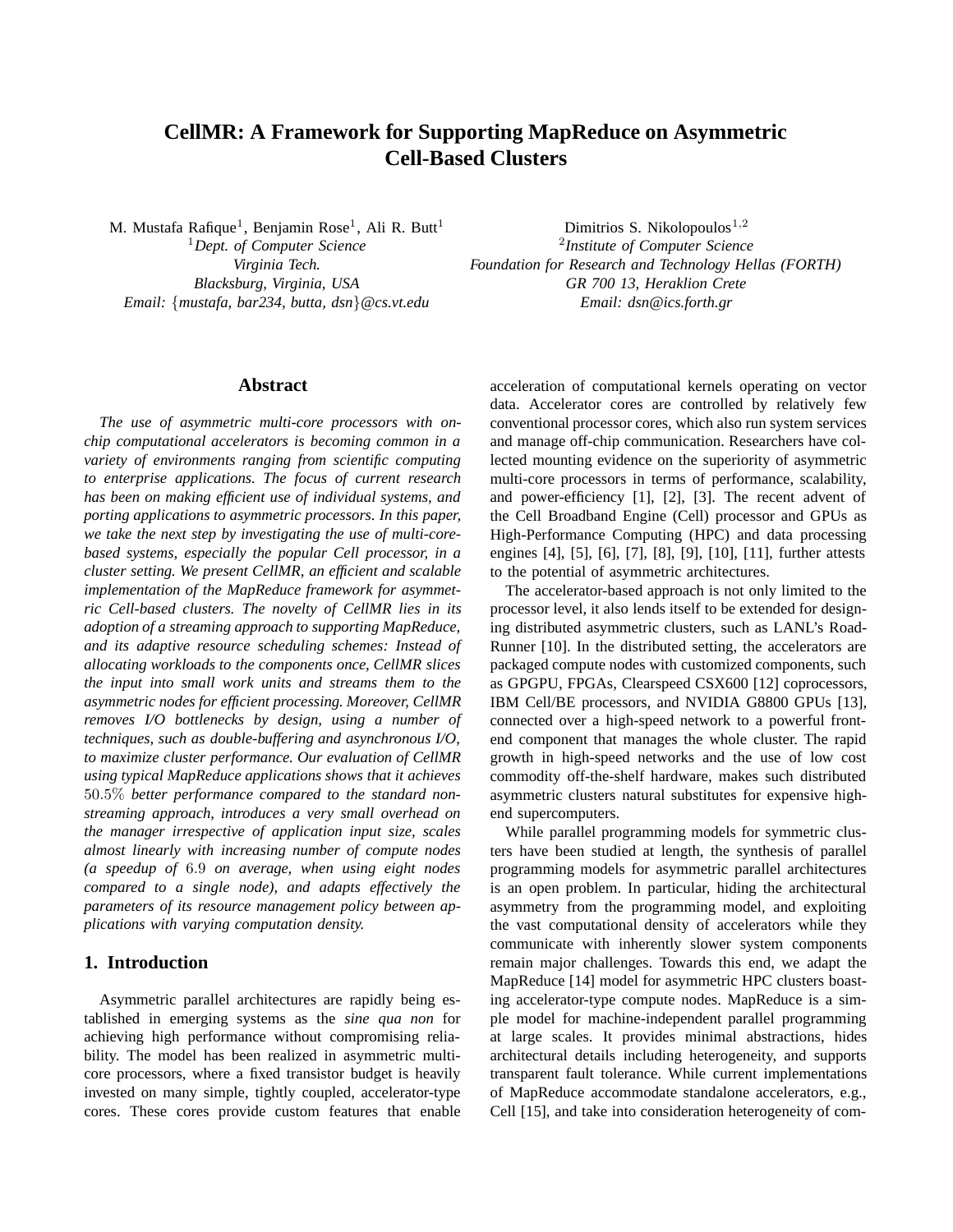pute nodes due to virtualization in the task scheduler [16], they do not cope with the asymmetry between the computational density of accelerators and data processing and forwarding capabilities of manager nodes. This asymmetry can lead to severe performance penalties by exposing communication or I/O bottlenecks.

In this paper, we design, develop and evaluate CellMR, an implementation of the MapReduce programming model on asymmetric HPC clusters with large-memory general purpose head nodes and accelerator-type compute nodes. CellMR hides asymmetry and enables high-performance, cost-effective, and scalable data processing. We target HPC clusters with heterogeneous processor architectures, similar to LANL's RoadRunner [10], built however with low-cost compute nodes that capitalize on the compute density of graphics and gaming processors. While our work can be extended to arbitrary hybrid parallel architectures, we evaluate our efforts on a cluster that uses the Cell, arguably one of the dominant asymmetric multi-core processors, as an accelerator. The novelty of CellMR lies in its use of a data streaming approach to effectively support MapReduce computations, and its adaptive resource scheduling that factors in the performance and capabilities of asymmetric components, and strives to overlap completely I/O and communication latencies. CellMR supersedes data transfer and task management libraries for asymmetric accelerator-based architectures, such as IBM's ALF [17], which delegate parameterization and optimization of scheduling data transfers to the application developers. CellMR transparently adapts the parameters of data streaming and task scheduling to the application at runtime, thereby relieving developers of some significant programming effort. CellMR also removes I/O bottlenecks via use of techniques such as asynchronous accesses and double-buffering at multiple levels of the system. Specifically, this paper makes the following contributions:

*•* A detailed design of the CellMR framework that enables realizing the MapReduce programming model efficiently on asymmetric clusters comprising acceleratortype compute nodes;

- *•* An exploration of alternative design choices for data streaming and processing and their impact on overall system performance on asymmetric architectures;
- *•* A runtime technique for regulating data distribution and streaming in MapReduce, which is inherently "static" in the way it manages the distribution of data, so as to best bridge the asymmetry between the head node and the accelerator-type compute nodes.
- *•* An adaptation of several well-known MapReduce applications to utilize CellMR and leverage highly costefficient Cell-based clusters; and
- *•* A thorough evaluation of CellMR, in particular its data streaming and computation scheduling framework, in terms of scalability, adaptation to varying computation densities, and resource conservation capability.

Our evaluation of CellMR using representative MapReduce applications on an asymmetric cluster shows that CellMR significantly improves system performance (as much as 82*.*3% for Word Count benchmark) compared to the standard non-streaming scheme used in MapReduce. CellMR adapts effectively to the relative computation to data transfer density of applications by converging to existentially optimal parameters for data decomposition and streaming at runtime. Moreover, for our benchmark applications, the load on the manager node is small and remains constant irrespective of the application input data size. These results indicate that CellMR provides a viable framework for efficiently supporting MapReduce applications on asymmetric HPC clusters.

The rest of this paper is organized as follows. Section 2 details the motivation and background of the technologies that we use in CellMR. Section 3 discusses possible design choices, and details the one we have chosen. Section 4 gives CellMR implementation details. Section 5 presents evaluation of CellMR. Section 6 discusses the implications of the observed results. Finally, Section 7 concludes the paper.

### **2. Enabling Technologies**

In this section, we discuss the technologies that serve as the motivator for CellMR and enable its design.

#### **2.1. Using commodity components**

The use of cheap off-the-shelf components in largescale clusters is well established. Setups from academia, e.g., Condor [18], etc., to commercial data centers, e.g., Google [19], Amazon's EC2 [20], etc., routinely employ such components to meet their high-performance computing needs. Commoditization is now becoming true for asymmetric accelerator-type processors such as Cell/BE-based Sony Play Station 3 (PS3) [21], [22] and NVIDIA GPGPU-based graphics engines [23], [24]. Consequently, there is a downward cost trend for such components, which facilitates the building of asymmetric accelerator-based clusters, similar to the framework that we consider in this study.

Accelerator engines provide much higher performance to cost ratio compared to conventional processors, and have also been shown to support better thermal and energy efficiency [23]. Thus, a properly designed asymmetric cluster comprising accelerators has the potential to provide very high performance at a fraction of the cost and operating budget of a traditional symmetric cluster.

Unfortunately, accelerators also pose challenges to programming and resource management. Programming accelerators requires working with multiple ISAs and multiple compilation targets. Accelerators typically have much higher compute density and raw performance than conventional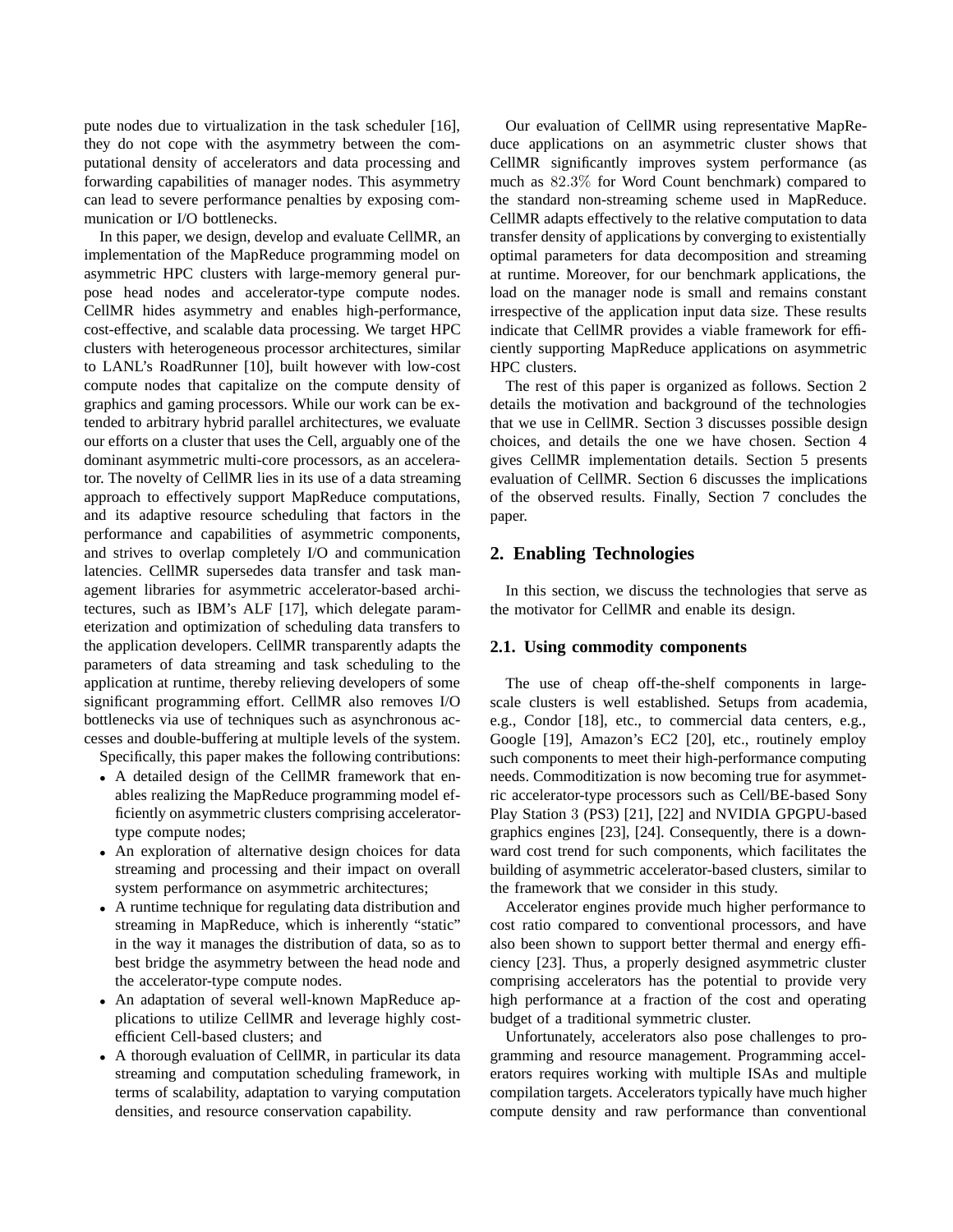

Figure 1. Cell architecture.

processors, therefore coupling accelerators with conventional processors may introduce imbalance between the two. Accelerators also typically have limited on-board storage and limited  $-$  if any  $-$  support for system services such as I/O. To ensure overall high efficiency, resource management on accelerator-based systems needs to orchestrate carefully data transfers and work distribution between heterogeneous components.

### **2.2. IBM's Cell Broadband Engine**

The Cell processor [25] provides a suitable resource that can serve as an accelerator component in CellMR. The availability of the Cell processor in the commodity Sony PS3 setup further makes it economically attractive for deployment on clusters.

The Cell [26], [27], shown in Figure 1, is composed of a single PowerPC Processing Element (PPE), which acts as a manager of cores, and eight Synergistic Processing Elements (SPE), which are specialized for high-performance dataparallel computation. A fast Element Interconnect Bus (EIB) connects all the cores with memory and an external I/O channel to access other devices (such as the disk and network controller). The SPEs have private address spaces and the programmer is responsible for moving data between the main memory and each SPE's local storage using the Cell's coherent DMA mechanism. The programmer can overlap data transfer latency with computation, by issuing multiple asynchronous DMA requests on the SPE or PPE side. In current installations, the PPE runs Linux with Cell-specific extensions that provide user-space libraries access to the accelerator-type cores of the processor.

We use Sony PS3's as compute nodes in this work. A shortcoming of using PS3 for high performance computing is that it has only 256 MB of XDR RAM out of which only about 200 MB is available to user applications. In a cluster setting, this shortcoming may be addressed with proper data streaming and staging. The Cell gives the programmer the ability to explicitly manage the flow of data between the main memory and each individual SPE's local store. Based on our previous work [11], where we leveraged this facility to improve I/O performance, we believe that the explicit data management can be exploited and extended by the system manager to provide individual PS3's with necessary data directly in their memories. We use this approach in CellMR.

#### **2.3. MapReduce**

MapReduce is an emergent programming model for largescale data processing on clusters and multi-core processors [14]. The model is simple and intuitive, comprising of two basic primitives, a *map* operation which processes key/value pairs to produce intermediate key/value results, and a *reduce* operation which collects the results in groups that have the same key. MapReduce is highly suitable for massive data searching and processing operations. The model has shown excellent I/O characteristics for traditional clusters, as evident by its successful application in largescale search applications by Google [14]. Current trends show that the model is considered as a high-productivity alternative to traditional parallel programming paradigms for a variety of applications, ranging from enterprise computing [28], [20] to peta-scale scientific computing [29], [15], [30]. Interestingly enough, MapReduce is chosen as a programming front-end for Intel's Exo-skeleton architecture [31], a heterogeneous multi-core architecture combining Intel CoreDuo cores with graphics accelerators.

Although attractive, MapReduce typically assumes homogeneous components such that any work item can be scheduled for any of the available components. Recent work [16] on Amazon's EC2 [20] addresses performance heterogeneity, but is limited only to issues arising from using virtual machines to support nodes. Inherent architecture heterogeneity remains a problem when the cluster components include specialized accelerators, as the mapping function needs to be extended to factor in differences in the individual component capabilities and limitations. Furthermore, MapReduce in recently developed large-scale systems such as Hadoop [28] assumes that necessary data is available on local disks of processing components. Given limited I/O capabilities of accelerators, this assumption may not hold, thus posing the challenge of providing components with the necessary data in a distributed setting. In this work, we address the challenge of balancing data supply and demand between heterogeneous components.

### **3. Design**

In this section we present the detailed design of our framework, CellMR, which we have developed to efficiently support MapReduce [14] programming model on an asymmetric accelerator-based cluster.

#### **3.1. System Architecture Overview**

A typical MapReduce setup consists of a dedicated frontend machine that handles job scheduling and resource management for a number of back-end resources. Since application programmers expect such a setup, we preserve it in CellMR. Similarly as in typical symmetric clusters,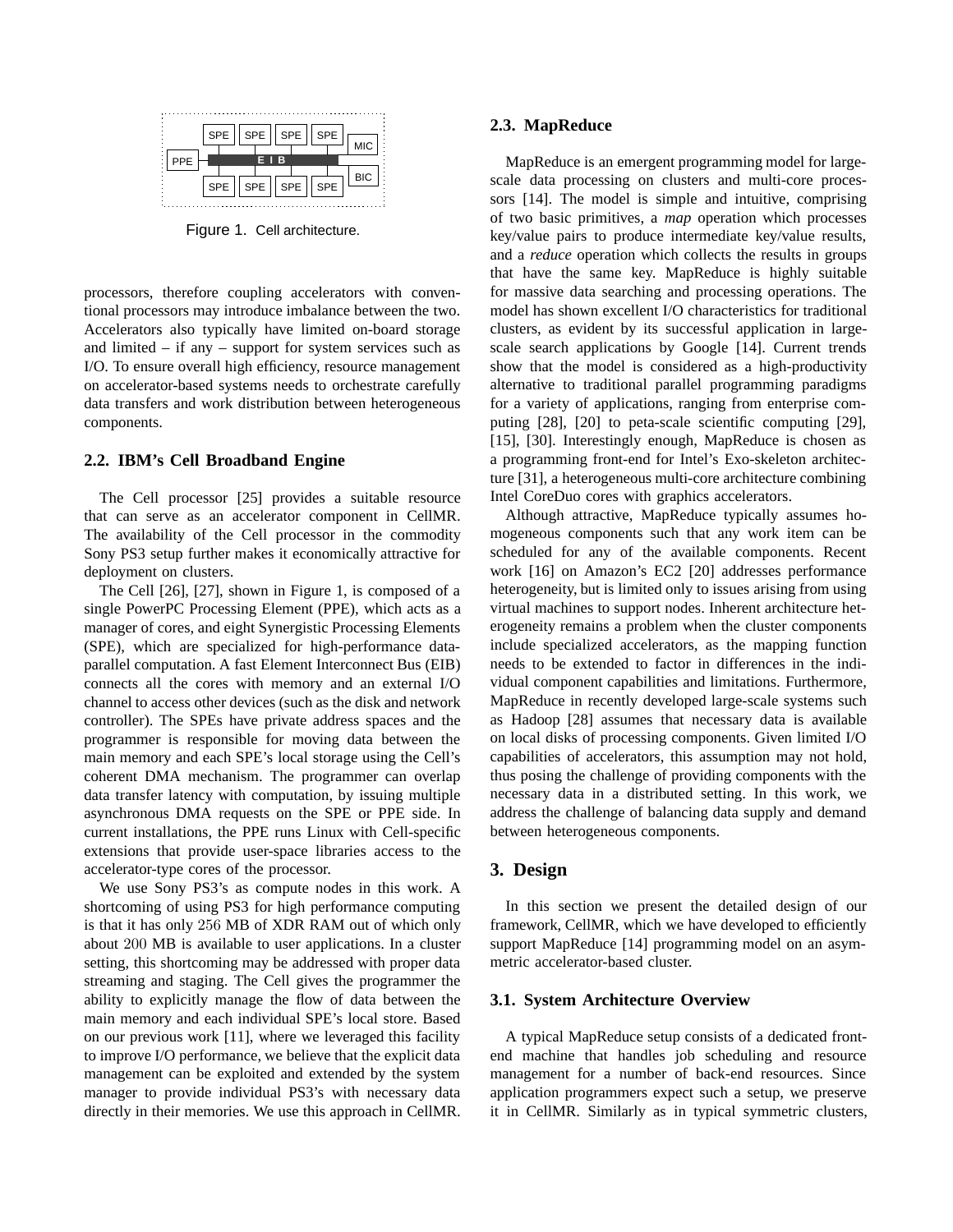

Figure 2. CellMR system architecture.

the front-end node is a general purpose multi-core server with a large amount of DRAM, which acts as a cluster *manager*. The difference is that, in CellMR, the back-end compute nodes are asymmetric cell-based accelerators, PS3s, instead of generic computers. The manager distributes and schedules the workload to the compute nodes. The generic core on the compute nodes then uses MapReduce to map its assigned workload to the accelerator cores. In essence, the programming model of CellMR resembles a two-level MapReduce: the front-end maps workloads to the cell-based back-ends, and the back-end generic core maps the workload to its accelerators.

A high-level view of the CellMR architecture is illustrated by Figure 2. The manager and all the compute nodes are connected via a high-speed network, e.g., Gigabit Ethernet. Application data is hosted on a distributed file system, such as the Network File System (NFS) [32] (used in our implementation) or Lustre [33]. The file service can be hosted either on a dedicated server, or in less demanding setups, on the manager. The manager is primarily responsible for invoking the jobs at the compute nodes, distributing data and allocating work between compute nodes, and providing other support services as the front-end of the cluster. The brunt of the processing load is carried by the PS3 nodes. This setup mimics, in a distributed setting, the architecture adopted in emerging asymmetric multi-core processors and asymmetric hybrid clusters, such as the PS3 and LANL's RoadRunner, respectively. Thus, CellMR is expected to yield a high performance to cost ratio.

The novelty of CellMR lies in its adoption of a streaming approach to supporting MapReduce. Allocating huge workloads to compute nodes in a single map operation, as is the case in standard MapReduce setups, would choke the limited non-computation resources on the asymmetric compute nodes and negate any performance benefits. Instead, CellMR slices the input into small work units and streams them to the compute nodes, which can then be processed efficiently. CellMR employs a number of techniques, such as double-buffering to avoid stalls due to I/O operations and

asynchronous data mapping and collection, with the aim to derive peak performance from all system components.

### **3.2. Design Alternatives**

A crucial task of CellMR is to efficiently manage chunks of large application data *mapped* to compute nodes. This poses several alternatives. A straw man approach is to simply divide the total input data into as many chunks as the number of available processing nodes, and copy the chunk to the compute node's local disk. The application on the compute node can then retrieve the data from the local disk as needed, as well as write the results back to the local disk. When the task completes, the result-data can be read from the disk and returned to the manager. This approach is easy to implement, and potentially lightweight for the manager node as it reduces the allocation task to a single data distribution. However, there are several drawbacks to this approach: (i) it requires creation of additional copies of the input data from the manager's storage to the local disk, and vice versa for the result data, which can quickly become a bottleneck, especially if the compute node disks are much slower than those available to the manager; (ii) it entails changing the workload to account for explicit copying, which is undesirable as it burdens the application programmer with systemlevel details, thus making the application non-portable across different setups; (iii) it entails extra communication between the manager and the compute nodes, which can slow the nodes and affect overall performance. Hence, we do not adopt such an approach in CellMR.

Another alternative is to still divide the input data as before, but instead of copying a chunk to the compute node's disk as in the previous case, map the chunk directly into the virtual memory of the compute node. The goal here is to leverage the high-speed disks available to the manager and avoid unnecessary data copying. However, this approach can create chunks that are very large compared to the (small) physical memory available at the compute nodes, thus leading to memory thrashing and reduced performance. This is exacerbated by the fact that the available MapReduce runtime implementation [15] for the Cell processor itself requires a lot of memory to store internal data structures. Hence, single division of input data is not a viable approach for CellMR.

The third alternative that we consider is dividing the input data into small size chunks that can be efficiently processed at the compute nodes without thrashing and without requiring explicit data copying to local disk. Instead of a single division of data, the approach streams chunks to the compute nodes until all the data has been processed. This approach can improve the performance from the compute nodes, at the cost of increasing the manager's load. However, with careful design an efficient balance between the manager's load and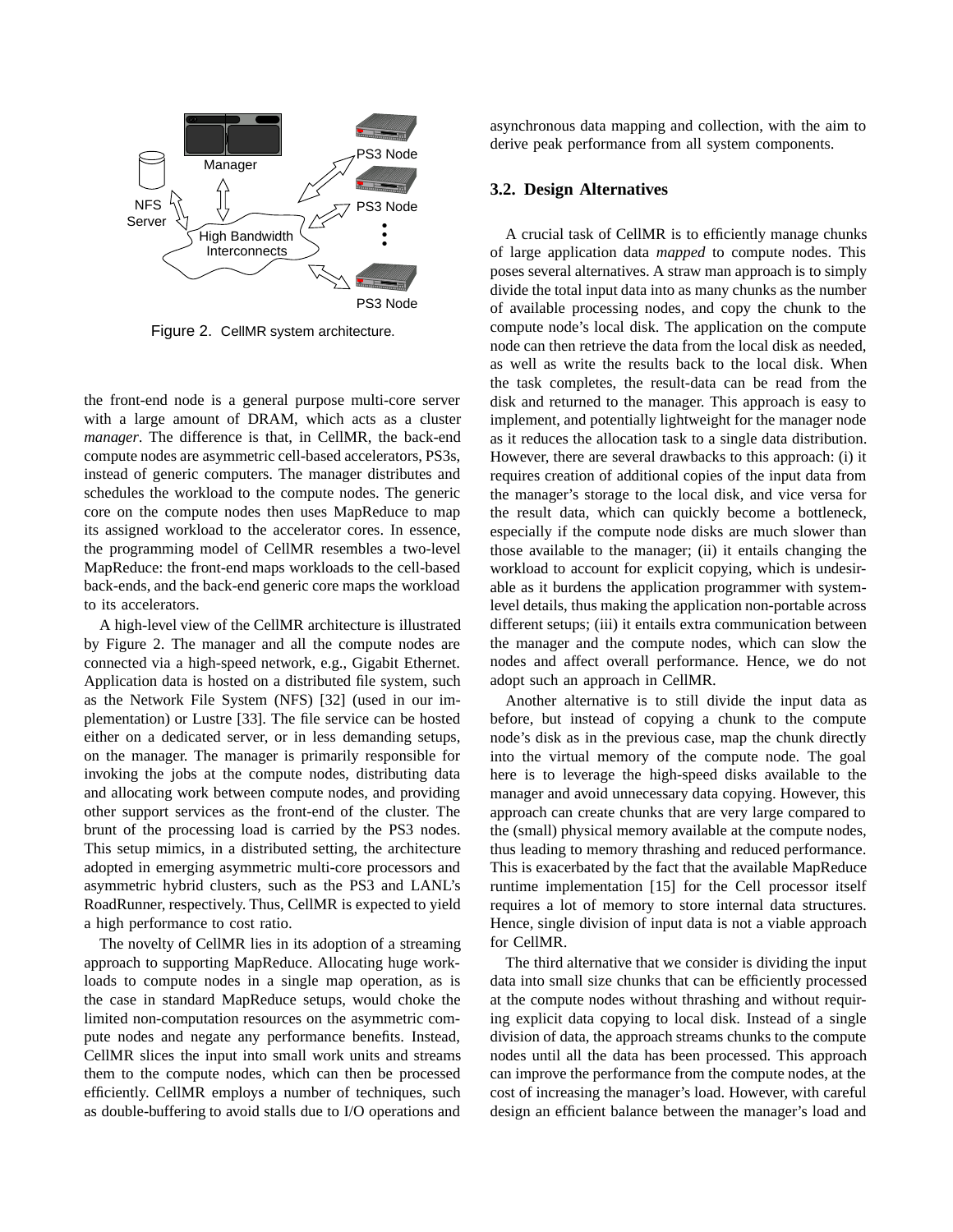

Figure 3. Interactions between CellMR components.

compute node performance can be achieved. We adopt this data streaming approach in CellMR.

### **3.3. CellMR Operations**

In this section, we describe the runtime interactions between CellMR components at the manager and each of the compute nodes. These interactions are depicted in Figure 3.

**3.3.1. Manager Operation.** The manager is responsible for a number of tasks such as job queuing, scheduling, data hosting, and managing compute nodes. We assume that wellestablished standard techniques can be used for such manager tasks, and focus on compute-node management role in this discussion. Once an application begins execution (Step 1 in Figure 3), the manager loads a portion of the associated input data from the NFS into its memory (Step 2). This is done to ensure that sufficient data is readily available for compute nodes, and to avoid any I/O bottleneck that can hinder performance. Next, client tasks are started on the available compute nodes (Step 3). These tasks essentially self-schedule their work by requesting input data from the manager, processing it, and returning the results back to the manager in a continuous loop (Step 4). Once the manager receives the results, it merges them (Step 6) to produce the final result set for the application. Note that the merge operation on the manager is overlapped with MapReduce operations on the compute nodes. When all the in-memory loaded data has been processed by the clients, the manager loads another portion of the input data into memory (Step 2), and the whole process continues until the entire input has been consumed. This model is similar to using a large number of small map operations in standard MapReduce.

The model described so far can suffer from two potential I/O bottlenecks: the manager can stall while reading data from the disk (NFS), and the compute nodes can stall while data is being copied from the manager to their memories. At both levels, we employ double buffering to avoid delays. The manager uses an asynchronous prefetch thread to pre-load data into a second buffer, while the data in the first buffer is being processed by the compute nodes, and vice versa. Similarly, the compute nodes also use double buffering while copying data from the manager to their memories.

It is critical to handle all communication with the compute nodes asynchronously, otherwise data distribution and collection operations will become sequential, thus reducing the performance to effectively that of a single compute node. This is of course undesirable. Making the interactions between the manager and the compute nodes asynchronous needs careful consideration. If chunks from consecutive input data are distributed to multiple compute nodes, it would require time-consuming complex sorting and ordering to ensure proper merging of the results from individual compute nodes into a consolidated result set. Such sorting would also drastically increase the memory pressure on the manager node and reduce system performance. We address this issue by using a separate handler thread for each of the compute nodes on the manager. Each handler thread works with a consecutive fixed portion of the in-memory data to avoid costly ordering operations. The size of each portion is determined by simply dividing the size of in-memory buffer by the number of available compute nodes. Each handler thread is responsible for receiving all the results from its associated compute node, and for performing an application-specific merge operation on the received data. This design leverages multi-core or multi-processor head nodes effectively.

**3.3.2. Compute Node Operation.** Application tasks are invoked on the compute nodes (Step 3), and begin to execute the request, process, and reply (Steps 4a to 4d) loop as stated earlier. We refer to the amount of application data processed in a single iteration on a compute node as a *work unit*. With the exception of an application-specific *Offload function* <sup>1</sup> to perform the computational work on the incoming data, the CellMR framework on the compute nodes provides all other functionality, including communication with the manager and preparing data buffers for input and output. Each compute node has three main threads that operate on multiple buffers for working on and transferring data to/from the manager. One thread is responsible for requesting and receiving new data to work on from the manager (Step 4a). The data is placed in a receiving buffer. When the thread has received the data, it hands off the receiving buffer to an offload thread (Step 4b), and then requests more data until all

<sup>1.</sup> The user-specified function that processes each work unit on the accelerator-type cores of the compute node. The result from the Offload function is merged by the generic core to produce the output data that is returned to the manager.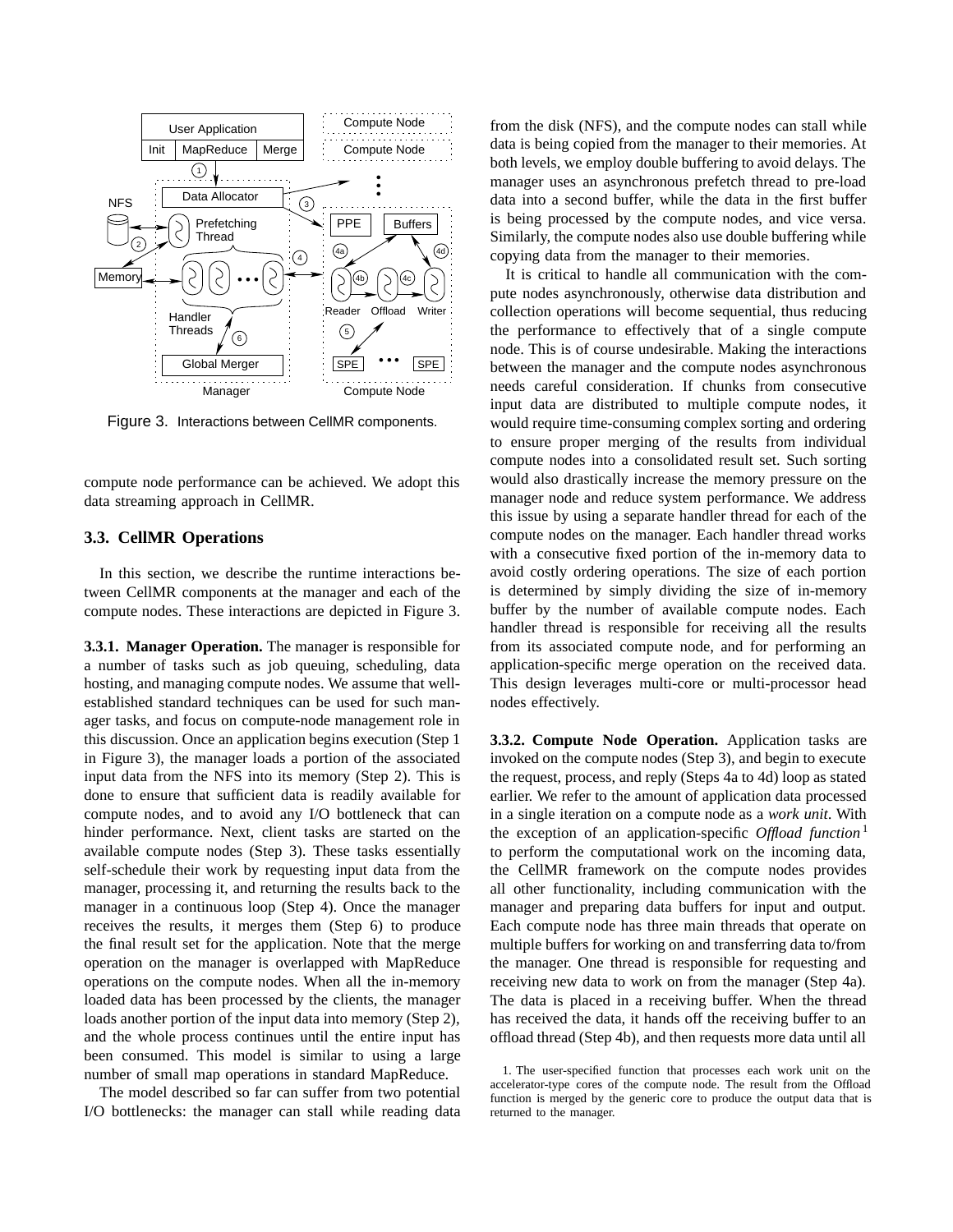free receiving buffers have been utilized. The offload thread invokes the Offload function (Step 5) on the accelerator cores with a pointer to the receiving buffer, the data type of the work unit (specified by the User Application on the manager node), and size of the work unit. Since the input buffer passed to the Offload function is also its output buffer, all of these parameters are read-write parameters. This is to allow the Offload function with the abilities to resize the buffer, change the data type, and change the data size depending on the demands of the output. When the Offload function completes, the recent output buffer is handed off to a writing thread (Step 4c), which returns the results back to the manager and also frees the buffer for reuse by the receiving thread (Step 4d). Note that the compute node supports variable size work units, and can dynamically adjust the size of buffers at runtime.

#### **3.4. Dynamic Work Unit Scaling**

Efficient utilization of compute nodes is crucial for overall system performance. A key observation in CellMR is that a compute node's performance can be increased many fold by reducing memory pressure, which is in turn tied to the work unit size. A very large work unit results in thrashing on the compute nodes, while an unnecessarily small work unit increases the workload of the manager. In either case, system performance is reduced. The challenge is finding an optimally-sized work unit, which offers the best trade-off between the compute node performance and manager load.

An optimum work unit for running an application on a particular cluster can be manually determined by hard coding different work unit sizes, executing the application, and measuring the execution time for each size. The best unit size is the one for which the application execution time is minimized. However, this is a tedious and error-prone process, and requires unnecessary "test" access to resources, which is difficult to obtain given the ever increasing need for executing "production" tasks on a cluster to maintain high serviceability.

To remedy this, CellMR provides the manager with the option to automatically determine the best work unit size for a particular application. This is done by sending compute nodes varying work unit sizes at the start of the application and recording the completion time corresponding to each work unit. A binary search technique is used to modify the work unit size to determine one that gives the highest processing rate calculated using (*work unit size*)*/*(*execution time*). If the processing rate is the same for two work unit sizes, the larger one is preferred as that minimizes load on the manager. The determined work unit size is chosen as the most efficient for use with the application and employed for the rest of the application run.

All available compute nodes participate in finding the optimal work unit size. Increasing work units are sent to multiple compute nodes simultaneously, although one size is sent to at least two compute nodes to determine average performance. Once a size is determined, it can also be reported to the application user to possibly facilitate optimization for a future run.

### **3.5. Using CellMR**

From an application programmer's point of view the extended MapReduce of CellMR is used as follows. The application is divided into three parts as shown earlier in Figure 3. (i) The code to initialize and utilize the CellMR framework. This corresponds to the time spent in a MapReduce application but outside of the actual MapReduce work (initialization, intermediate data movement, finalization). This part is unique to CellMR and does not have a corresponding operation in standard MapReduce. (ii) The code that runs on the compute node and does the actual work of the application. This is similar to a standard MapReduce application running on a small portion of the input data that has been assigned to the compute node. It includes both the map phase to distribute the workload to the accelerator cores, and the reduce phase to merge the data from them. (iii) The code to merge partial results from each compute node into a complete result set. This is called every time a result is received from a compute node, and constitute the Global Merge phase that is identical in operation to the reduce phase on each compute node. The only difference is that the Global Merge on the manager works with all the data sets and produces the final results. All these functions are applicationspecific and should be supplied by the programmer.

#### **4. Implementation**

We have implemented CellMR as lightweight static libraries for each of the platforms, i.e., x86 on the manager and PowerPC on the compute nodes, using only about 1400 lines of C code. The libraries provide the application programmers with necessary constructs for using CellMR.

A goal of our implementation is to maintain a constant memory footprint and keep the memory pressure in check on the compute nodes even with large input data. This required some experimenting to determine the number of buffers to use on the compute nodes: too few buffers and the nodes will have to stall for data to be transferred from the manager, too many and the application has less memory to use for computation. In either case, performance is reduced. Initially we started by giving each of the three compute node threads a dedicated buffer. However, during the course of our development we observed that for the majority of applications, the computation time far outweighs the communication time and the output data was considerably less than the input data.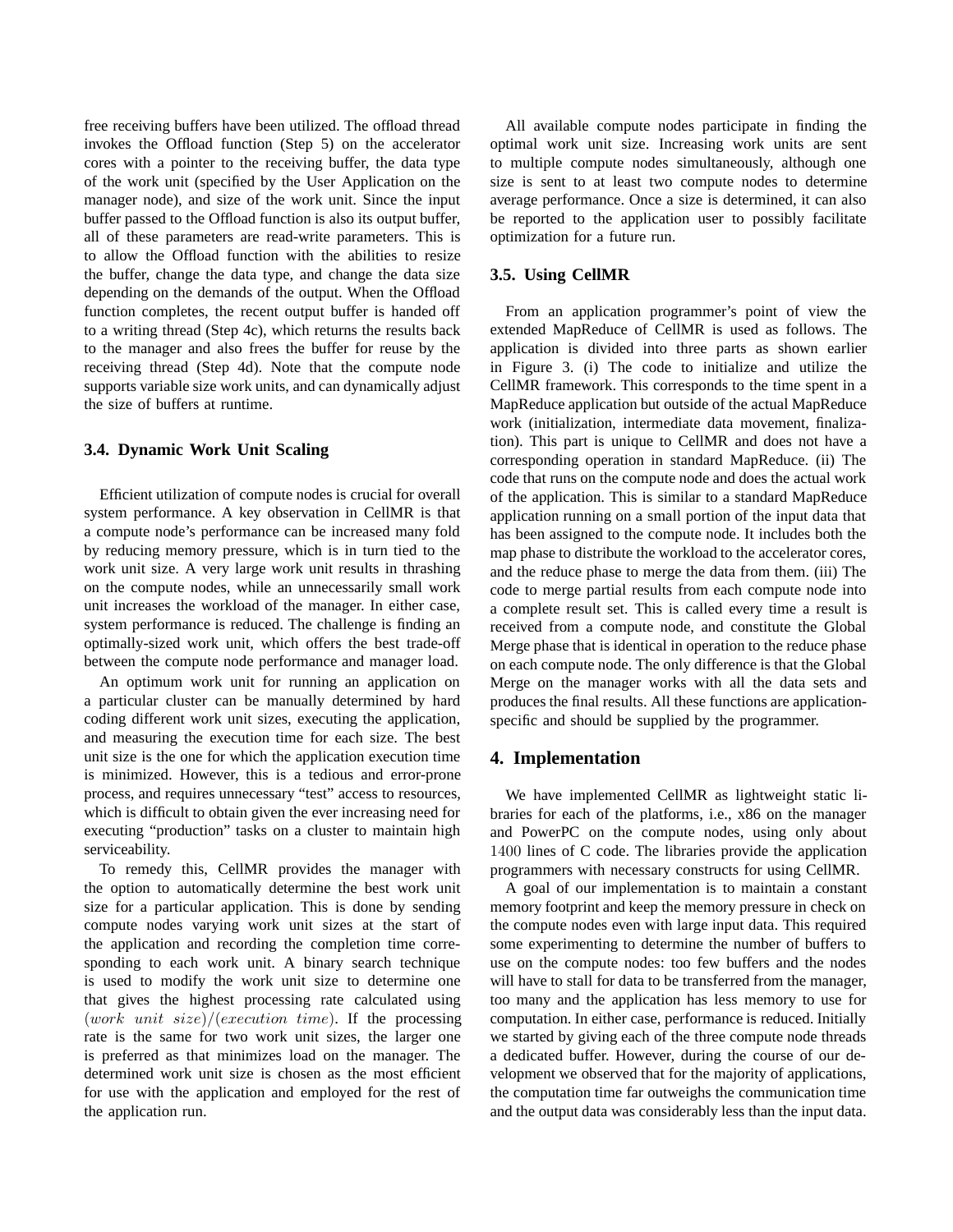Thus, the Reader and Writer threads spend only a fraction of the total time working with their associated buffers. So, we decided to eliminate one of the buffers. Having two buffers gives the compute node more memory to use for computation but still allows overlapping the communication with computation. Moreover, to accommodate applications that do not exhibit such behavior, we do allow the users to modify the number of buffers as necessary.

Another implementation decision is determining how best to transfer data between the compute nodes and the manager. In an initial design, the manager provided a compute node with information regarding input file location, starting offset, and size of the chunk to process. The compute node would then use this information and read the file chunk into its memory. However, the large number of compute nodes created contention at the NFS server and increased the I/O times for all nodes. Moreover, applications typically reuse data, and this approach required rereading of data from disk whenever it was needed. We addressed this by letting the manager read the input data in its memory, which is then distributed to compute nodes using any standard communication scheme. We used MPI [34] in our implementation due to its robust performance and our familiarity with it.

# **5. Evaluation**

In this section, we detail our evaluation of CellMR using the implementation of Section 4. We describe our experimental testbed, the benchmarks that we have used, and present the results.

### **5.1. Experimental Setup**

Our testbed has eight Sony PS3s as compute nodes connected via 1 Gbps Ethernet to a manager node. The manager has two quad-core Intel Xeon processors clocked at 3 GHz, 16 GB main memory, 650 GB hard disk, and runs Linux Fedora Core 8. The manager also runs an NFS server to provide user data to the PS3s. The PS3 is a hypervisorcontrolled platform, and has 256 MB of main memory (of which only about 200 MB are available for applications), and a 60 GB hard disk. The Cell runs at 3*.*2 GHz. Of the 8 SPEs of the Cell, only 6 SPEs are visible to the programmer [11], [35] in the PS3. Each PS3 node has a swap space of  $512 \text{ MB}$ , and runs Linux Fedora Core 7.

We used three different configurations of our resources for the experiments. (1) *Single* configuration that runs the benchmarks on a standalone PS3, with data provided from an NFS server to factor out any effects of the PS3's slower local disk. *Single* provides a measure of one PS3's performance in running the benchmarks. (2) *Basic* configuration that uses all nodes. In this case, the manager equally divides the input at the beginning of the job and assigns it to the PS3s in one go. The manager then waits for the PS3s to process the

data, before merging their output to produce the final results. *Basic* serves as the baseline for evaluating the dynamic work unit scaling of CellMR. (3) *CellMR* configuration that also uses all nodes but employs CellMR for work unit scaling and scheduling. These configurations allow us to study various aspects of CellMR in detail.

#### **5.2. Methodology**

We conducted the experiments using the only publicly available MapReduce implementation [15] for Cell processors. We focus on how CellMR design decisions affect system performance when using the MapReduce model on our cluster.

For our evaluation, we used a number of well-known MapReduce applications. These applications are classified based on the MapReduce phase where they spend most of the execution time, i.e., as either map-dominated or partitiondominated. Map-dominated applications spend more time in distributing the data than processing the partitions, while vice versa is true for partition-dominated applications. A brief description of the benchmark applications that we have ported to CellMR is provided below. More details on these applications can be found in [15].

- *• Linear Regression:* This application takes as input a large set of two dimensional points, and determines a line of best fit for them. This is a map-dominated application.
- *• Word Count:* This application counts the frequency of each unique word in a given input file. The output is a list of unique words found in the input along with their corresponding occurrence counts. This is a partitiondominated application.
- *• Histogram:* This application takes as input a bitmap image, and produces the frequency count of each color composition in the image. This is a partition-dominated application.
- *• K-Means:* This application takes a set of points in an N-dimensional space and groups them into a set number of clusters with approximately an equal number of points in each cluster. This is a partition-dominated application.

For each benchmark, we measured the total execution time under our setup configurations. We also measured the time and number of iterations it takes our dynamic scaling to determine an appropriate work unit size, and how the determined value compares to a manually found one.

### **5.3. Results**

In this section, we first examine how the benchmarks behave under our test configurations. Second, we evaluate the dynamic work unit scaling of CellMR. Third, we study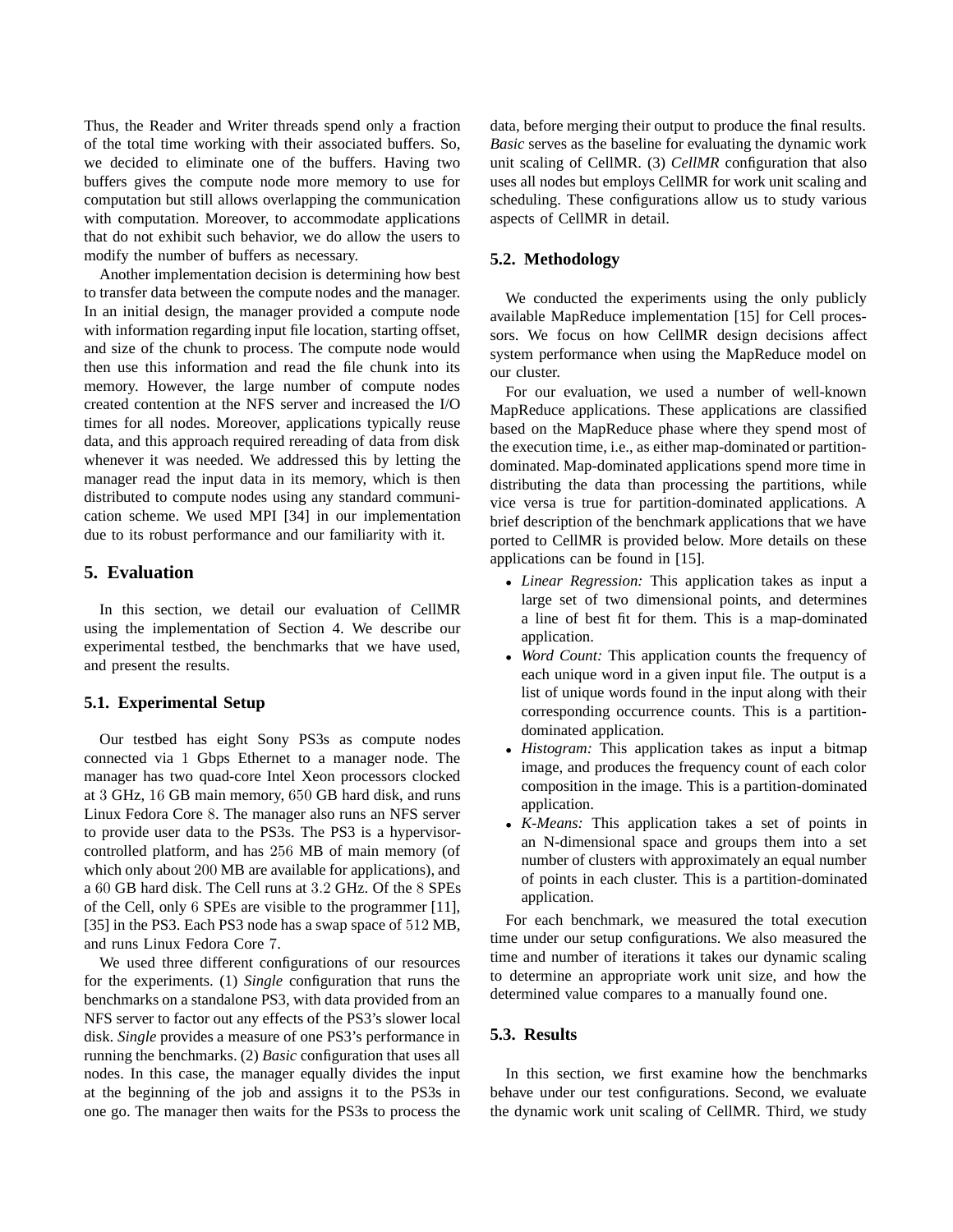

Figure 4. Linear Regression execution time with increasing input size.



Figure 6. Histogram execution time with increasing input size.

the impact of CellMR on the manager. Finally, we determine how CellMR scales as the number of compute nodes is increased.

#### **5.3.1. Benchmark Performance.**

**Linear Regression**. For this benchmark, we chose input sizes ranging from  $2^{22}$  points (file size 4 MB) to  $2^{29}$ points (512 MB). Figure 4 shows the results. Under *Single*, the input data quickly becomes larger than the available physical memory, resulting in increased swapping, and consequently increases the execution time. In *Basic*, a smaller fraction of the data is sent to each of the PS3s, which relieves the memory pressure on them somewhat. Initially, CellMR performs slightly better than *Basic*, 18*.*9% on average for input size less than 400 MB, mostly due to its data streaming characteristics and work unit size optimizations. However, as the input size is increased beyond 400 MB, the peak virtual memory footprint for *Basic* is observed to grow over 338 MB, much greater than the 200 MB available memory, leading to increased swapping. Once *Basic* starts to swap, its execution time increases noticeably. In contrast, CellMR is able to dynamically adjust the work unit size to avoid swapping on the PS3s, thus, achieving 24*.*3% average



Figure 5. Word Count execution time with increasing input size.



Figure 7. K-Means execution time with increasing input size.

speedup across all the considered input sizes compared to *Basic*.

**Word Count**. During our experiments with Word Count, we observed exponential growth in memory consumption relative to the input data size, since each input word would emit additional intermediate data out of the map function. Therefore, for any input size greater than 44 MB, *Single* experienced excessive thrashing that caused the PS3 node to run out of available swap space (512 MB) and ultimately crash. Similarly, *Basic* was also unable to handle input data sizes greater than 176 MB, and took 631*.*9 seconds for an input size of 164 MB. Figure 5 shows the results. Here, CellMR is not only able to process any input size, it outperforms *Basic* by 65*.*3% on average for the points, emphasized in the inset in the figure, where *Basic* completed without thrashing (input data size *<* 96 MB).

**Histogram**. Figure 6 shows the result for running Histogram under the three test configurations. It can be observed that CellMR scales linearly with the input data size. In contrast, *Basic* only scales initially, but then looses performance as the increased input size triggers swapping, e.g., for an input size of 160 MB, the peak virtual memory size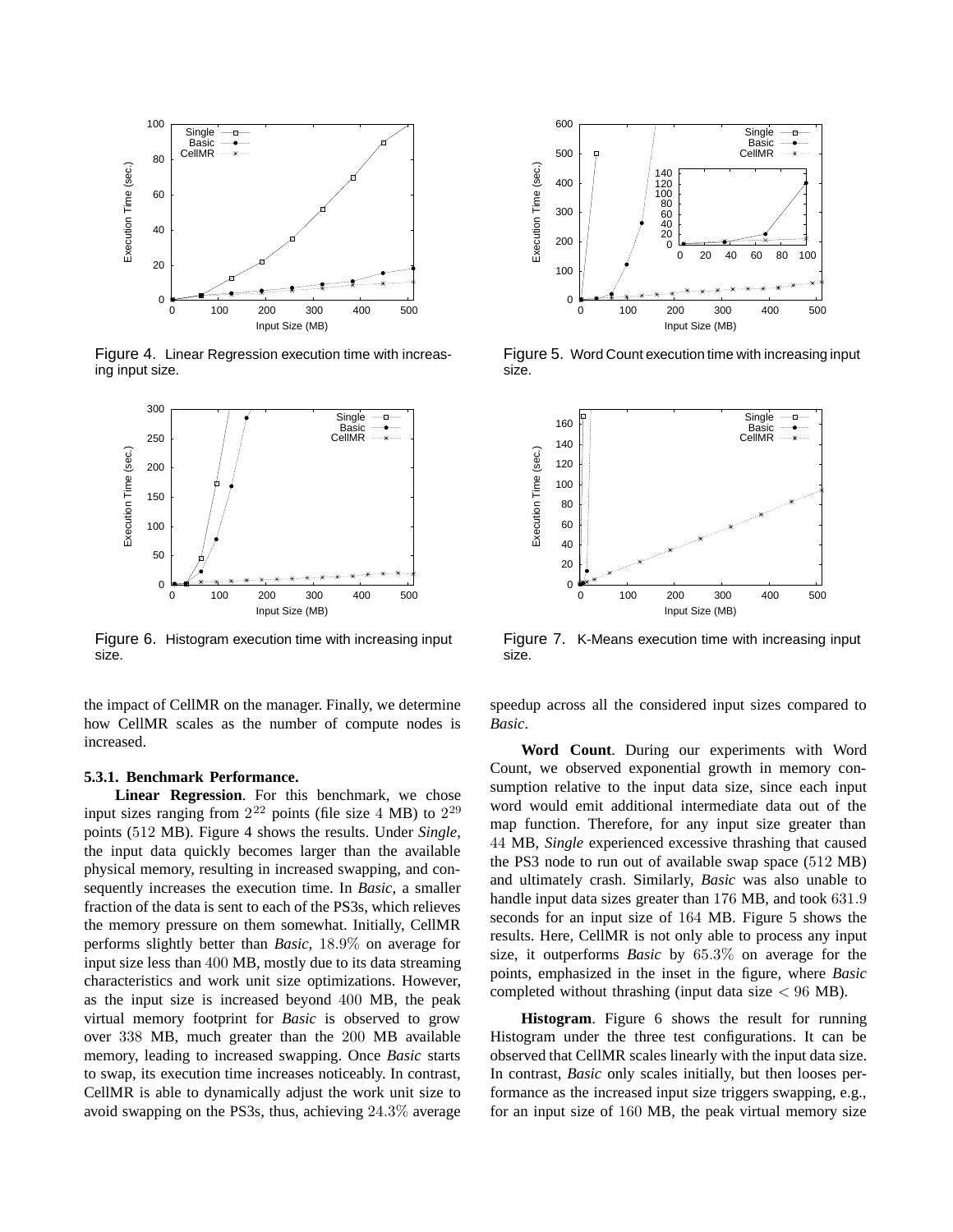

Figure 8. Effect of work unit size on execution time.

grows to 285 MB and it takes 285*.*3 seconds to complete. On average across all input points less than 192 MB, CellMR does 68*.*2% better than *Basic* for Histogram. The maximum input size that *Single* and *Basic* can handle without crashing is 192 MB, for which the execution times are 394*.*8 and 328*.*6 seconds, respectively.

**K-Means**. The results for the K-Means benchmark are shown in Figure 7. Note that K-Means use a different number of iterations for different input sizes. Therefore, considering total execution times for different inputs does not provide a fair comparison of the effect of increasing input size. We remedy this by reporting the execution time per iteration in the figure. While the CellMR implementation scales linearly, *Single* and *Basic* use up all the available virtual memory with relatively low input sizes. Both *Single* and *Basic* crash for an input size greater than 8 MB and 32 MB, respectively. For 32 MB input size, *Basic* takes over 319 seconds/iteration compared to 5*.*5 seconds/iteration of CellMR. The only input size where the *Basic* case doesn't thrash is for 1 MB. In this instance *Basic* outperforms CellMR by 17%, as this input size is too small to amortize the management function overhead of CellMR. However, this is not of concern, as with any input size greater than 1 MB, CellMR does significantly better than *Basic*.

In summary, memory constraints non-withstanding, CellMR outperforms static data distributions due to better overlap of computation with communication and I/O. CellMR also improves memory usage and enables efficient handling of larger data sets compared to static data distribution approaches.

**5.3.2. Work Unit Size Determination.** As discussed earlier in Section 3, the work unit size affects the performance of compute nodes, and consequently the whole system. In this experiment, we first show how varying work unit sizes affect the processing time on a node. For this purpose, we use a single PS3 node connected to the manager, and run

| Application       | Hand-Tuned | CellMR    |              |            |
|-------------------|------------|-----------|--------------|------------|
|                   | Size (Mb)  | Size (MB) | # Iterations | Time $(s)$ |
| Linear Regression | 32         | 30        | 16           | 0.65       |
| Word Count        |            |           |              | 1.82       |
| Histogram         |            |           |              | 0.15       |
| K-Means           | 0.37       | 0.12      | 16           | 1.09       |

Table 1. Performance of work unit size determination.

Linear Regression with an input size of  $512 \text{ MB}^2$ . Figure 8 shows that as the work unit size is increased, the execution time first decreases to a minimum, and eventually increases exponentially. The valley point (shown by the dashed line) indicates the size after which the compute node starts to page. Using a larger size reduces performance. Using a size smaller than this point wastes resources: notice that the curve is almost flat before the valley indicating no extra overhead for processing more data. Also, using a smaller work unit size increases the manager's load, as the manager now has to handle larger number of chunks for a given input size. We argue that using the valley point work unit size is optimal as it provides the best trade-off between the node's and the manager's performance.

Next, we evaluate CellMR's ability to dynamically determine the optimal work unit size. In principle, the optimal unit size depends on the relative computation to data transfer ratios of the applications and machine parameters. We follow an experimental process to discover optimal work unit size. We manually determined the maximum work unit size for each application that can run on a single PS3 without paging to be the optimal work unit size. We compared the manual work unit size to that determined by CellMR at runtime. For each application, Table 1 shows: the work unit size both determined manually and automatically, the number of iterations done by CellMR to determine the work unit, and the time it takes for the determination.

CellMR is able to dynamically determine an appropriate work unit that is close to the one found manually, and the determination on average across our benchmarks takes under 0*.*93 seconds. This is negligible, i.e., less than 0*.*5% of the total application execution times when input size is 2 GB. Thus, dynamic work unit scaling in CellMR is efficient as well as reasonably accurate.

**5.3.3. Impact on the Manager.** In this experiment, we determine the affect of varying work unit sizes on manager performance. This is done as follows. First, we start a long running job (Linear Regression) on the cluster. Next, we determine the time it takes to compile a large project (Linux kernel 2*.*6) on the manager, while the MapReduce task is running. We repeat the steps as the work unit size is decreased, potentially increasing the processing requirements from the manager. For each work unit size, we repeat the

2. The results are the similar in other applications and input sizes.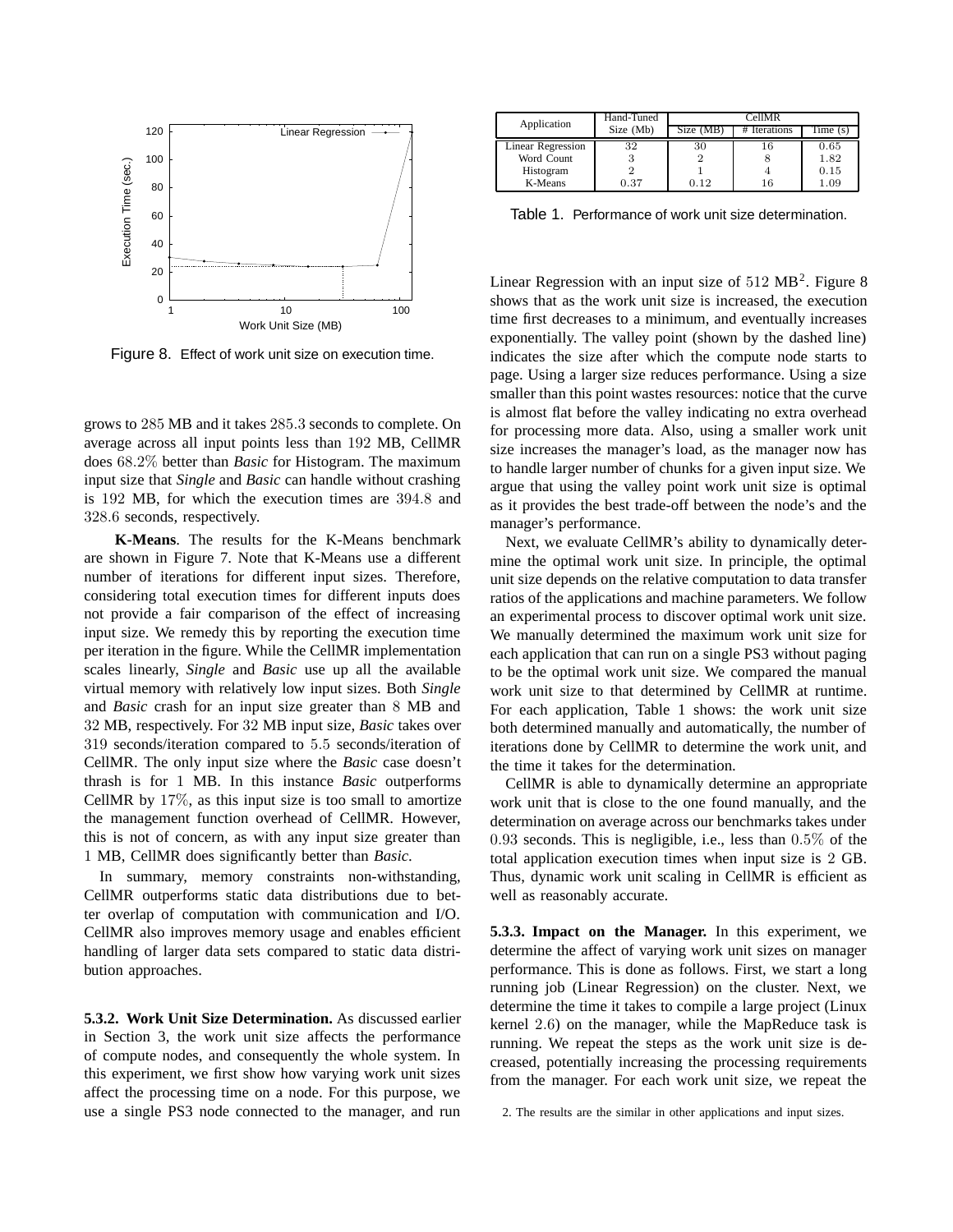

Figure 9. Impact of work unit size on the manager.

experiment 10 times, and record the minimum, maximum, and average time for the compilation as shown in Figure 9. The horizontal dashed line in the figure shows the overall average of average compile time across all work unit sizes. Given that the overall average remains within the minimum and maximum times, we can infer that the variations in the compile time curve is within the margin of error. Thus, the relatively flat curve indicates that CellMR has a constant load on the manager and our framework can support various workloads without the manager becoming a bottleneck.

**5.3.4. Scaling Characteristics.** In the next experiment, we observed how the performance of our benchmarks scale with the number of compute nodes. Figure 10 shows the speedup in performance normalized to the case of 1 compute node. We use the same input size for all runs of an application. However, the input sizes for the different applications are chosen to be large enough to benefit from using 8 nodes: 512 MB for Linear Regression and Histogram, 200 MB for Word Count, and 128 MB for K-Means. The curve of K-Means is based on time per iteration, as explained earlier in this section. The figure shows that CellMR scales almost linearly as the number of compute nodes is increased, and this behavior is true for all the benchmarks. However, we observed that the improvement trend does not hold for all benchmarks when the eighth node is added. Upon further investigation, we found that the network bandwidth utilization for such cases was quite high, as much as 107 MB/s compared to the maximum observed value of 111 MB/s on our network, measured using remote copy of a large file. This introduced communication delays even with double buffering, and prevented CellMR from achieving a linear speedup. However, if the ratio of time spent in computation compared to that in communication is high, as is the case in scientific applications, near perfect speedup can be obtained. We tested this hypothesis by artificially increasing our compute time for Linear Regression by a factor of 10, which resulted in a speedup of 7*.*8.



Figure 10. Effect of scaling on CellMR.

**5.3.5. Summary.** Our evaluation of CellMR using typical MapReduce benchmark applications on an asymmetric cluster with 8 PS3 compute nodes shows that, compared to a non-streaming approach, CellMR achieves 50.5% better performance on average. Moreover, CellMR adapts effectively to the relative computation to data transfer density of applications by converging optimal work unit size, minimally loads the manager, and scales well with increasing number of compute nodes (a speedup by a factor of 6.9 on average for an 8 node cluster). Thus, CellMR provides a viable framework for efficiently supporting MapReduce applications on asymmetric HPC clusters.

# **6. Discussion**

Our evaluation has shown that asymmetric multi-core processors coupled with general-purpose processors, can be used effectively in asymmetric distributed clusters using our highly scalable programming model, CellMR, for computeand data-intensive applications. Furthermore, we observed a clear benefit of adopting a streaming approach to bridge the computational and I/O gaps between manager and accelerator based compute nodes by feeding them with the required data to overcome some of their significant shortcomings, i.e. small memory and limited I/O capabilities.

Adopting the streaming approach also exploits strong attributes of asymmetric multi-core processors, such as lowlatency and fast internal memory. By careful tuning of the design parameters at runtime, such as optimal work unit size, synchronization and communication parameters, asymmetric multi-core processors can serve as a cost-effective compute nodes for high performance clusters. To this end, an obstacle is the saturation of network bandwidth between the cluster manager and the compute nodes due to their dependency on the manager for OS services such as I/O.

A possible remedy is the use of multiple managers to create a tiered cluster model, where each manager manages a set of compute nodes on a dedicated network. However, such a setup would require an extra merge phase to combine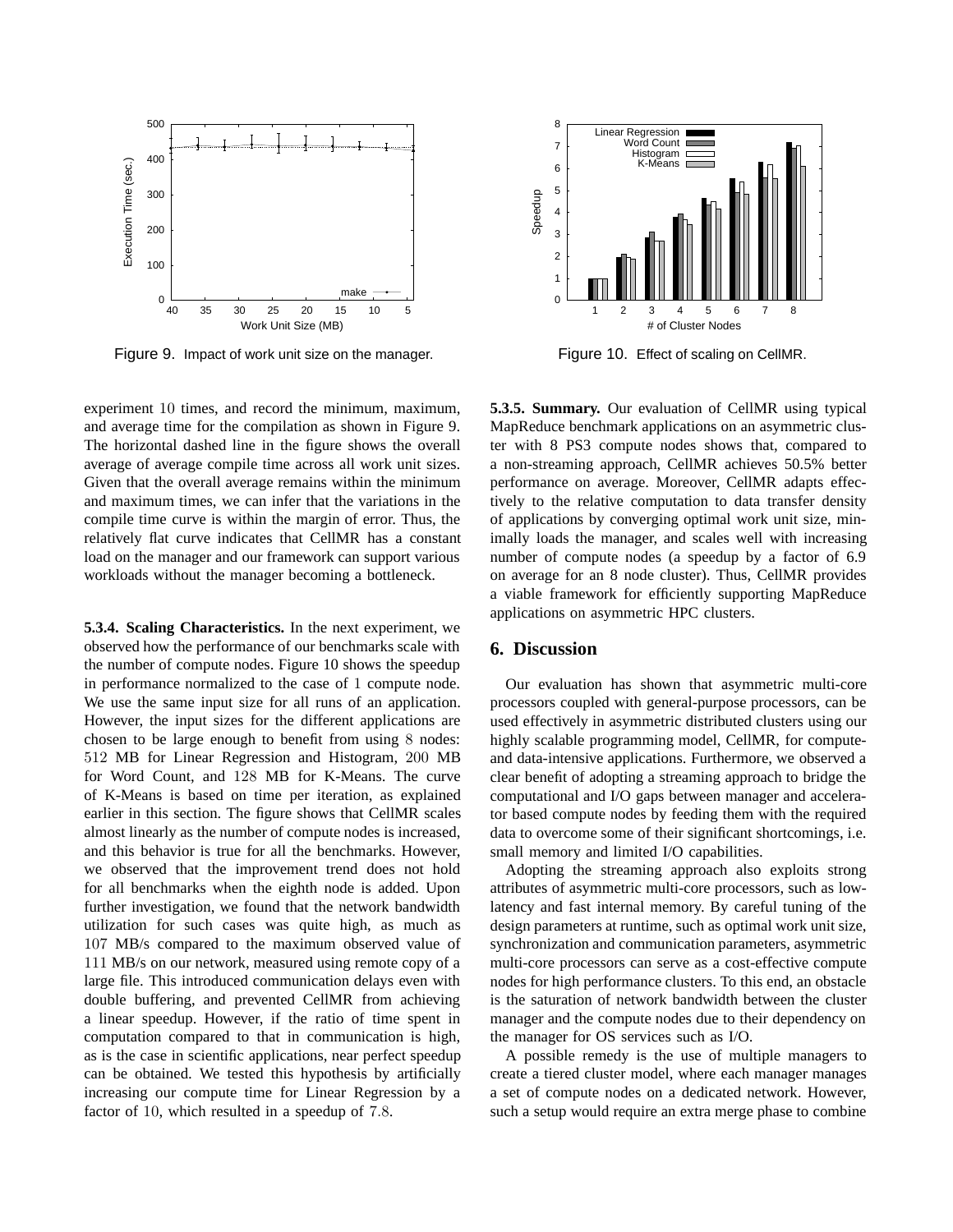the results on each manager node. Nonetheless, the global merge would be very similar to the reduce function on each manager, which combines the results from associated compute nodes. Consequently, the programming effort for this extra merge function is only a small delta in addition to the programming effort for result consolidation on the compute nodes, but with considerable benefit of mitigating a bandwidth bottleneck.

## **7. Conclusion**

This paper advocates a streaming approach to implementing programming models for asymmetric distributed clusters, featuring accelerators at their compute nodes and conventional servers at their head nodes. We presented the design, implementation and evaluation of CellMR, a scalable implementation of MapReduce for asymmetric clusters. CellMR retains the simple, portable, and fault-tolerant programming interface of MapReduce, while exploiting multiple interconnected computational accelerators for higher performance. CellMR implements dynamic schemes for memory management and work allocation, so as to best adapt work and data distribution to the relative computation density of the application. These dynamic schemes enable higher performance and better utilization of the available memory resources, which in turn helps economizing on capacity planning for large cluster installations.

Future work on CellMR includes extension in several directions. We plan on exploring the performance of CellMR in accelerator-based systems at large scales, using multiple types of accelerators, including GPUs, as well as multiple head and I/O nodes. This paper provides initial clues on addressing capacity and resource planning issues for asymmetric clusters. We also plan on deploying CellMR for capacity planning and rightsizing of clusters given specific budgets. CellMR has been evaluated as a dedicated resource for running standalone applications, and we intend to evaluate it also in a virtualized setting, to explore performance robustness under dynamic execution conditions. Finally, one of our near-term goals is to use CellMR as a production-level programming framework for scientific data processing.

#### **Acknowledgment**

This research is supported by NSF (grants CCF-0746832, CCF-0346867, CCF-0715051, CNS-0521381, CNS-0720673, CNS-0709025, CNS-0720750), DOE (grants DE-FG02-06ER25751, DE-FG02-05ER25689), and IBM through IBM Faculty Awards (grants VTF-874574, VTF-874197). M. Mustafa Rafique is supported through a Fulbright scholarship.

### **References**

[1] S. Balakrishnan, R. Rajwar, M. Upton, and K. Lai. The Impact of Performance Asymmetry in Emerging Multicore Architectures. In *Proc. ACM ISCA.*, June 2005.

- [2] M. Pericàs, A. Cristal, F. Cazorla, R. González, D. Jiménez, and M. Valero. A Flexible Heterogeneous Multi-core Architecture. In *Proc. IEEE PACT.*, 2007.
- [3] R. Kumar, D. M. Tullsen, P. Ranganathan, N. P. Jouppi, and K.I. Farkas. Single-ISA Heterogeneous Multi-core Architectures for Multithreaded Workload Performance. In *Proc. IEEE ISCA.*, 2004.
- [4] D. Bader and V. Agarwal. FFTC: Fastest Fourier Transform for the IBM Cell Broadband Engine. In *Proc. HiPC.*, 2007.
- [5] F. Blagojevic, A. Stamatakis, C. Antonopoulos, and D. Nikolopoulos. RAxML-CELL: Parallel Phylogenetic Tree Construction on the Cell Broadband Engine. In *Proc. IEEE/ACM IPDPS.*, 2007.
- [6] G. Buehrer and S. Parthasarathy. The Potential of the Cell Broadband Engine for Data Mining. Technical Report TR-2007-22, Department of Computer Science and Engg., Ohio State University, 2007.
- [7] B. Gedik, R. Bordawekar, and P. S. Yu. CellSort: High Performance Sorting on the Cell Processor. In *Proc. VLDB.*, 2007.
- [8] S. Heman, N. Nes, M. Zukowski, and P. Boncz. Vectorized Data Processing on the Cell Broadband Engine. In *Proc. ACM DaMoN.*, 2007.
- [9] F. Petrini, G. Fossum, J. Fernández, A. L. Varbanescu, M. Kistler, and M. Perrone. Multicore Surprises: Lessons Learned from Optimizing Sweep3D on the Cell Broadband Engine. In *Proc. IEEE/ACM IPDPS.*, 2007.
- [10] K. J. Barker, K. Davis, A. Hoisie, D. J. Kerbyson, M. Lang, S. Pakin, and J. C. Sancho. Entering the Petaflop Era: The Architecture and Performance of Roadrunner. In *Proc. ACM/IEEE SC*, 2008.
- [11] M. M. Rafique, A. R. Butt, and D. S. Nikolopoulos. DMAbased Prefetching for I/O-Intensive Workloads on the Cell Architecture. In *Proc. ACM CF'08.*, 2008.
- [12] ClearSpeed Technology. *ClearSpeed whitepaper: CSX Processor Architecture*, 2007.
- [13] Jason Cross. A Dramatic Leap Forward–GeForce 8800 GT, Oct 2007. http://www.extremetech.com/article2/0,1697, 2209197,00.asp.
- [14] J. Dean and S. Ghemawat. MapReduce: Simplified Data Processing on Large Clusters. In *Proc. USENIX OSDI.*, 2004.
- [15] M. D. Kruijf and K. Sankaralingam. MapReduce for the Cell B.E. Architecture. Technical Report TR1625, Department of Computer Sciences, The University of Wisconsin, Madison, 2007.
- [16] M. Zaharia, A. Konwinski, and A. D. Joseph. Improving MapReduce Performance in Heterogeneous Environments. In *Proc. USENIX OSDI.*, 2008.